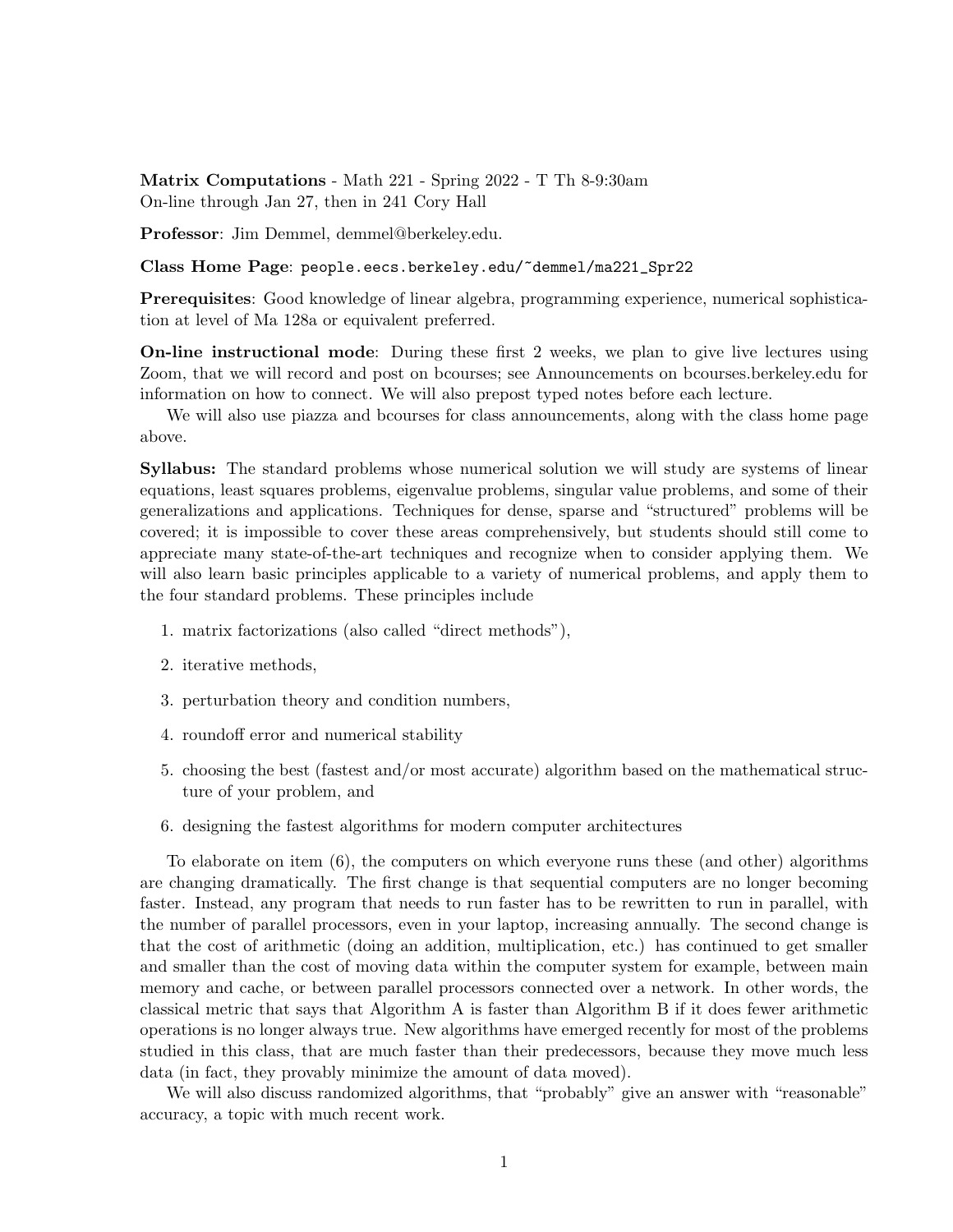In addition to discussing established solution techniques, other open problems will also be presented.

Given the span of possible topics, it is important to fill out the survey on the class webpage, so that I can determine what priorities the students have.

Grading: Grades will be based on weekly homework, as well as programs and a final project. All homework should be turned in on gradescope, while projects should be turned in using bcourses. Homework or programs turned in late will receive only half credit. You may work together on homework, but it should be turned in individually. It is all right to discuss programs with one another, but work should be done individually. Programs for homework will be written in Matlab. Matlab software related to the course is available on the class homepage.

Final projects should also be team projects this semester, unlike previous semesters. (This is to accommodate the growing number of students taking the class this semester.) These should mostly be teams of 2 students (if an odd number of students end up enrolling in the class, we will make an exception!).

To help students find teammates with common interests, we ask that you write a 1 or 2 page "preproposal" describing your possible interests, that we will post on bcourses, so that (only) your classmates can read them. We will also provide short descriptions of a few previously submitted projects as examples. Feel free to use piazza and other media to find partners too. Projects can be a mixture of literature review or survey, implementing and evaluating the accuracy and/or performance of an algorithm on selected test problems, or theoretical analysis of the properties of selected problems and algorithms.

Final project proposals are due Mar 8 (on bcourses). The project should take about the same effort as 4 homework assignments. Your 1-page proposal (1 per team) should outline what you plan to do, why it is related to numerical linear algebra, and how it relates to any larger scientific goals you have. Feel free to talk to me well before this deadline about possible projects. There will hopefully be a poster session during RRR week (to be scheduled). The final project writeup (5-10) pages) is due Monday of finals week, May 9.

Text: Applied Numerical Linear Algebra, SIAM, 1997.

## Recommended Texts:

- Templates for the Solution of Linear Systems, R. Barrett et al. SIAM, 1994. Describes standard Krylov-space iterative methods for solving  $Ax = b$ , with guidance on choosing and algorithm and software. Postscript and html versions of the book, and software, are available at the web site: www.netlib.org/templates/.
- Templates for the Solution of Algebraic Eigenvalue Problems, Z. Bai et al. SIAM, 2000. Gives a unified overview of theory, algorithms and practical software for eigenvalue problems. The web site www.cs.ucdavis.edu/~bai/ET/contents.html, has pointers to a software repository and on-line version of the book.

## Other Reading (more recent papers will be pointed out during lectures)

1. Numerical Linear Algebra, L. N. Trefethen and D. Bau, SIAM, 1997. Also aimed at a first year graduate audience, but has a more pure mathematical flavor than the main text.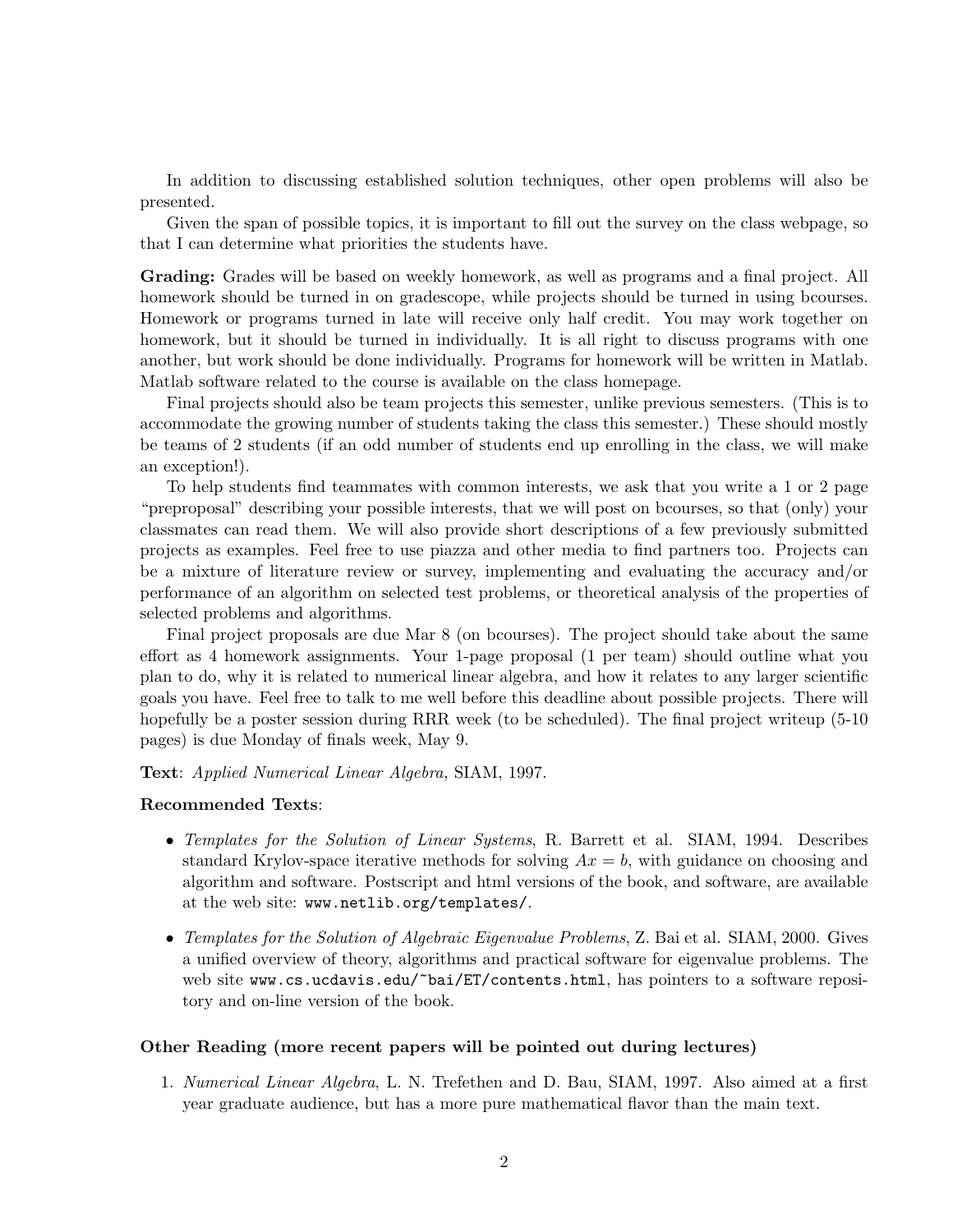- 2. Matrix Computations, G. Golub and C. Van Loan, 4th Ed., Johns Hopkins Press, 2013. Very complete, if not encyclopedic, book on matrix computations.
- 3. Fundamentals of Matrix Computations, David Watkins, 3rd Ed., Wiley, 2010. Very readable beginning graduate level textbook.
- 4. LAPACK Users' Guide, E. Anderson et al. SIAM 1999 (3rd Edition). Describes widely used library of dense numerical linear algebra software. Software and on-line text also available at www.netlib.org/lapack.
- 5. ScaLAPACK Users' Guide, L. S. Blackford et al, SIAM 1997. Describes version of LAPACK for parallel computers. See web site for software and on-line text: www.netlib.org/scalapack.
- 6. The Algebraic Eigenvalue Problem, J. Wilkinson, Clarendon Press. Classic, somewhat dated but still excellent comprehensive presentation of numerical linear algebra.
- 7. Matrix Perturbation Theory, G. W. Stewart and J.-G. Sun, Academic Press, 1990. Comprehensive account of perturbation theory for linear algebra problems.
- 8. Perturbation Theory for Linear Operators, T. Kato, Prentice Hall. Comprehensive account of analytic perturbation theory for eigenvalues and eigenvectors; chapter 2 covers the finite dimensional case, which is the subject of this course.
- 9. Numerical Methods for Least Squares Problems, Åke Björck, SIAM, 1996. Comprehensive work on methods for linear least squares problems.
- 10. Solving Least Squares Problems, C. Lawson and R. Hanson, Prentice Hall. Older classic, supplanted by Björck's book.
- 11. The Symmetric Eigenvalue Problem, B. Parlett, Prentice Hall. Algebraic and analytic theory of symmetric matrices and algorithms
- 12. Accuracy and Stability of Numerical Algorithms, N. J. Higham, SIAM, 2002 (2nd edition). Comprehensive rounding error analysis for linear equations and least squares problems.
- 13. Iterative Methods for Sparse Linear Systems, Yousef Saad, PWS Publishing, 1996. Expands on iterative methods in chapter 6 of the textbook.
- 14. Iterative Methods for Solving Linear Systems, Anne Greenbaum, SIAM. , 1997. Another good, modern account of iterative methods.
- 15. An Introduction to the Conjugate Gradient Method without the Agonizing Pain, Jonathan Shewchuk, 1994, www.cs.cmu.edu/~jrs/jrspapers.html#cg, In contrast to the terse treatment in the course text book, you might want to see Shewchuk's answer to the question "How could fifteen lines of code take fifty pages to explain?"
- 16. Communication lower bounds and optimal algorithms for numerical linear algebra, Grey Ballard, Erin Carson, James Demmel, Mark Hoemmen, Nick Knight, and Oded Schwartz. An overview of recent work on communication-optimal algorithms. Acta Numerica (invited), Cambridge University Press, 23, pp 1-155, 2014. Available at bebop.cs.berkeley.edu.